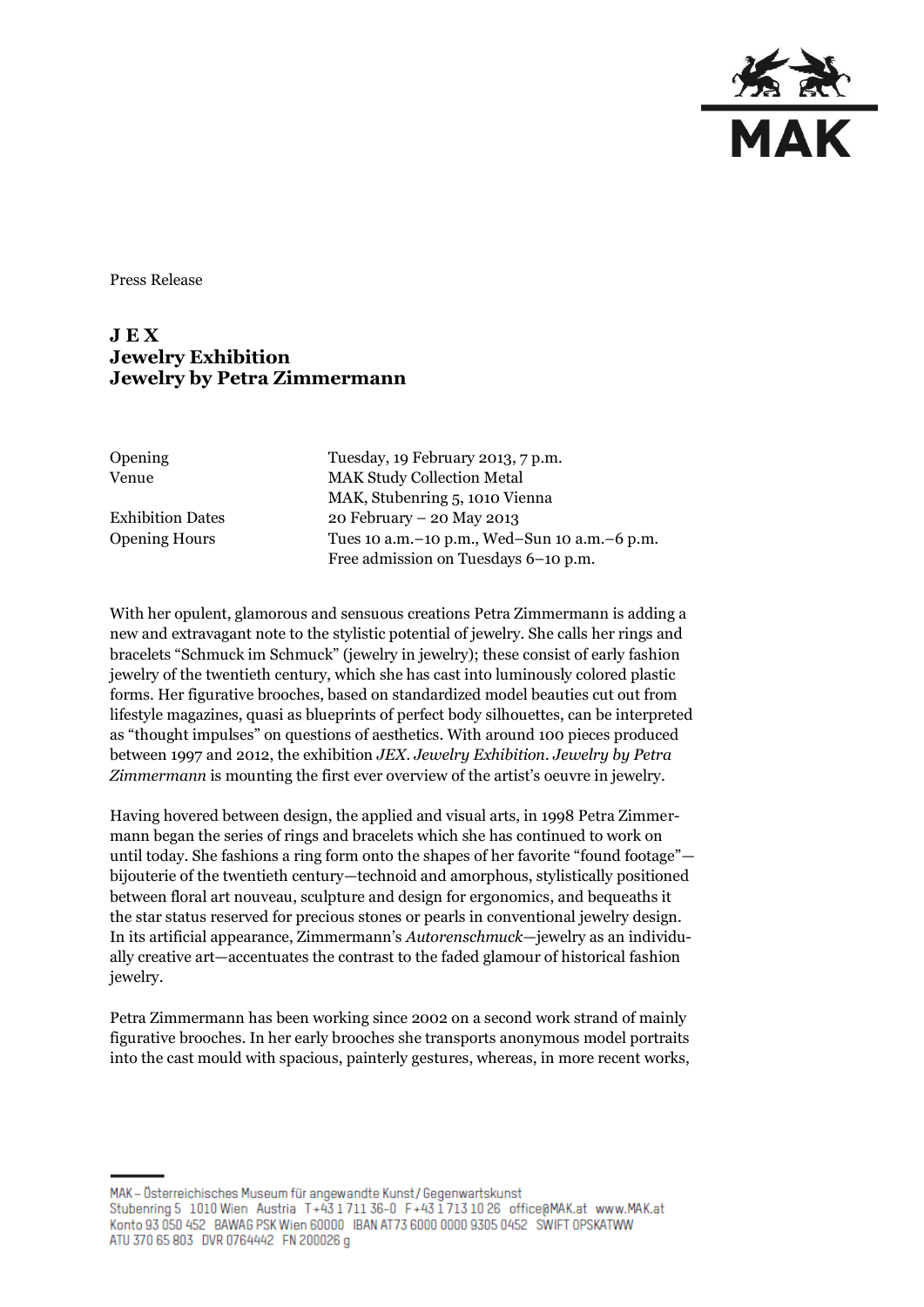

she integrates the printed templates directly into the plastic material and chooses floral subjects that allow the playful decorative quality of the brooches to take center stage.

A characteristic feature of Zimmermann is the processing of relevant aesthetic and social themes detectable behind the optical opulence of her pieces. The densely compact presentation in *JEX. Jewelry Exhibition. Jewelry by Petra Zimmermann* is a visual expression of this artistic strategy. Whether in her earliest rings or her latest works, she adheres to the allusive confrontation of found material with individually designed plastic forms. But her objects avail of more than just their decorative function; they touch on questions of appeal, value and the best-by date of beauty, also of the legitimation of jewelry as an artistic medium.

The exhibition offers visitors the opportunity to become acquainted with the generally unfamiliar field of contemporary jewelry in a "Reader's Corner". Zimmermann selected monographs and exhibition catalogues of international trends in contemporary *Autorenschmuck* from the nineteen-seventies until today that have had a fundamental formative influence on the concept of *Autorenschmuck* and co-determine the discourse in this field.

Petra Zimmermann, born in Graz in 1975, studied sculpture at the Vienna University of Applied Arts. In 2010 she won the Eligius Schmuck-Preis (jewelry prize) of the Federal Land of Salzburg, in 2011 the Cominelli Foundation Award for Contemporary Jewelry. Petra Zimmermann lives and works in Vienna.

Exhibition press photos ready for download at MAK.at/en/press